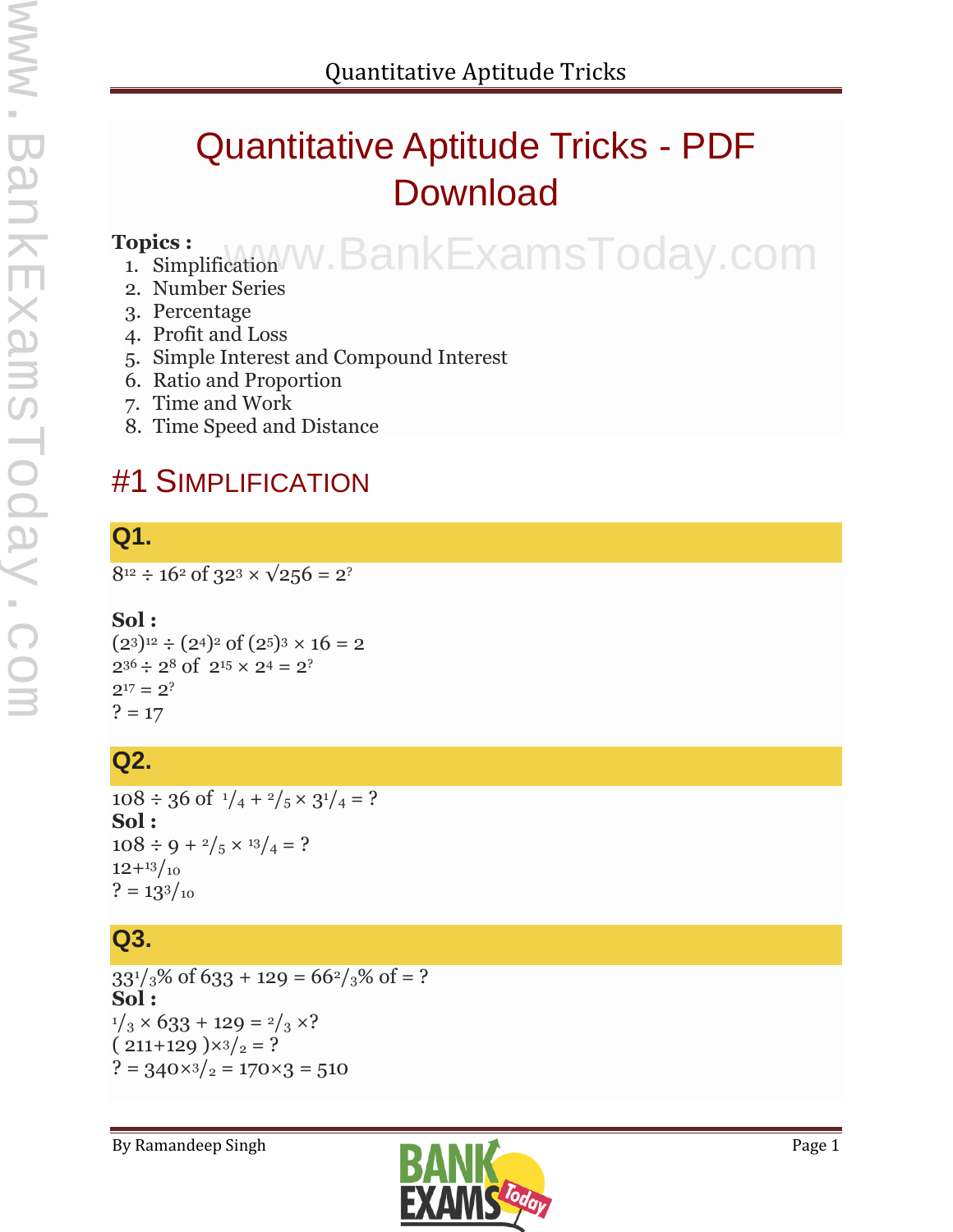More Tricks on Simplification and Download PDF : Click Here

## #2 NUMBER SERIES

Basic Concept Starts From Here : Click Here ExamsToday.com

## **Q1.**

In each series only one number is wrong. Find out the Wrong number.

```
 5531, 5506, 5425, 5304, 5135, 4910, 4621 (IBPS PO 2012)
```
**Hint: -72, -92, -11<sup>2</sup>**

1, 3, 10, 36, 152, 760, 4632 **(IBPS PO 2012)**

**Hint :** ×1+2, ×2+4, ×3+6 ...

4, 3, 9, 34, 96, 219, 435 **(IBPS PO 2012)**

**Hint : +1<sup>3</sup> -2 , +2<sup>3</sup> -2 , +3<sup>3</sup> -2, ...**

5, 7, 16, 57, 244, 1245, 7506 **(Allahabad Bank PO 2010)**

 $\text{Hint}: x_{1+1^2}$ ,  $x_{2+2^2}$ 

2.5,3.5,6.5,15.5,41.25,126.75 **(Allahabad Bank PO 2010)**

**Hint :**  $\times$ <sup>1</sup>/2+<sup>1</sup>/2,  $\times$ 1+1,  $\times$ <sup>3</sup>/2+<sup>3</sup>/2 ....

## #3 PERCENTAGE

Basic Concepts Starts Here : Click Here

## **Q1.**

If the income of Ram is 10% more than that of Shayam's income. How much % Shyam's income is less than that of Ram's income ? **Method I.** By using formula

 $\text{less}\% = \text{r}/100+\text{r} \times 100 = 10/100+10 \times 100$  $= 10/110 \times 100 = 91/11\%$ **Method II.**

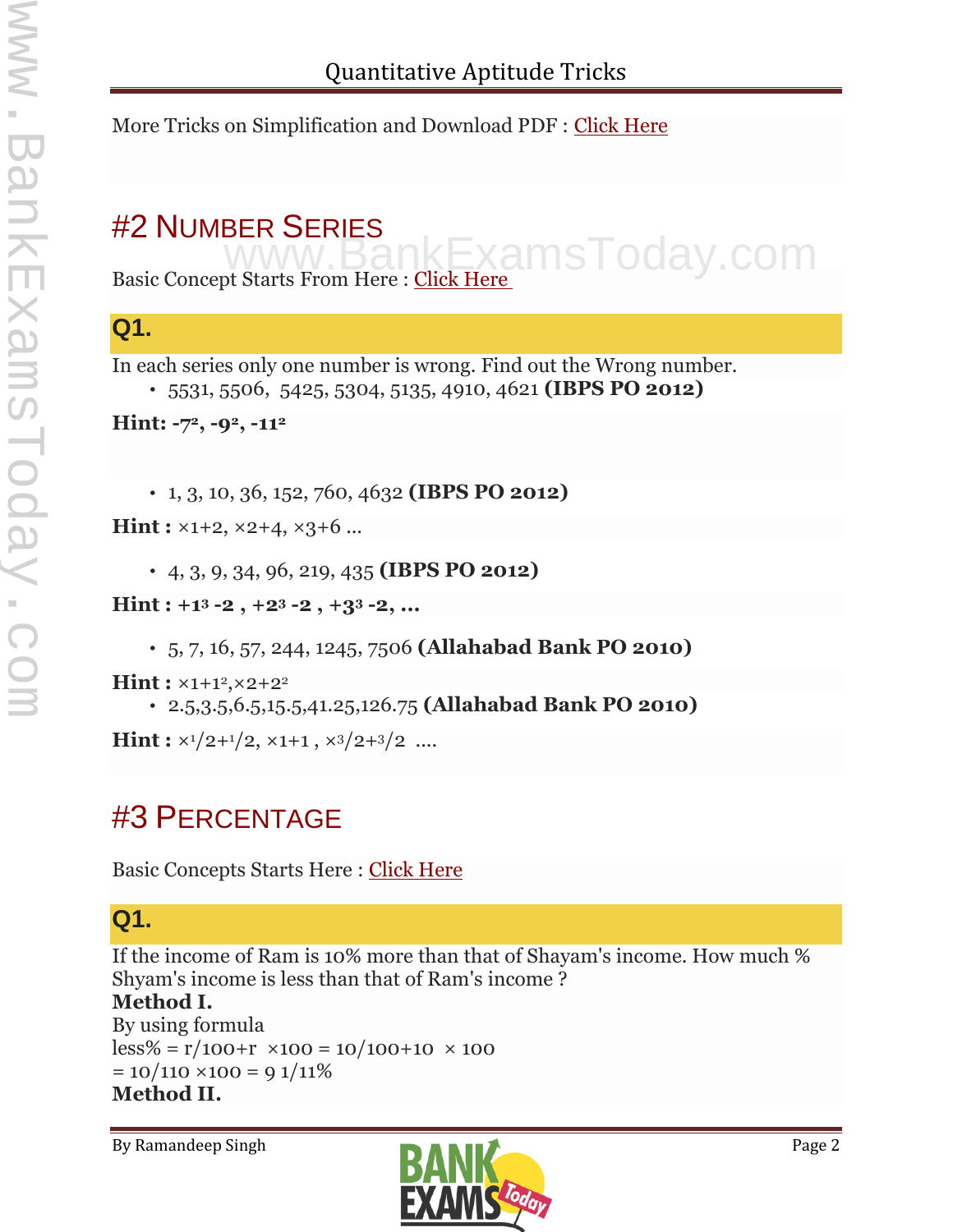www.BankExamsToday.com www.BankExamsToday.c

Since 10% more 
$$
\left\{\n\begin{array}{l}\n100\% \\
110\% \\
110\% \\
\end{array}\n\right\}
$$
 Two tools   
\n
$$
Less\% = 10 \times \frac{100}{110} .... (To decrease \nany number, we multiply with small number) . COM\nand divide with large number )\n=  $9\frac{1}{11}\%$
$$

## **Q2.**

A man spends 40% on food, 20% on house rent, 12% on travel and 10% on education. After all these expenditure he saved Rs. 7200. Find the amount spent on travel ?

#### **Method I.**

Let total income x total expenditure  $= x \times (40\% + 20\% + 12\% + 10\%)$  $= x \times 82\%$ Total saving  $= x - x \times 82\%$  $= x \times 18\%$ Then  $x \times 18\% = 7200$  $x = 7200/18 \times 100 = 40,000$ Expenditure on travel = 12%  $x \times 12\% = 40,000 \times 12/100 =$ Rs. 4800 **Method II.** Total income = 100% - represent total

> $\begin{cases}\n40\% - Total \\
> 20\% - House Rent \\
> 12\% - Travel \\
> 10\% - Education\n\end{cases}$ **Total Exp**

100%  $-82\% = 18\%$  (saving) Expenditure on Travel =  $7200/18\times12$  $= 4800$ 

#### **Q3.**

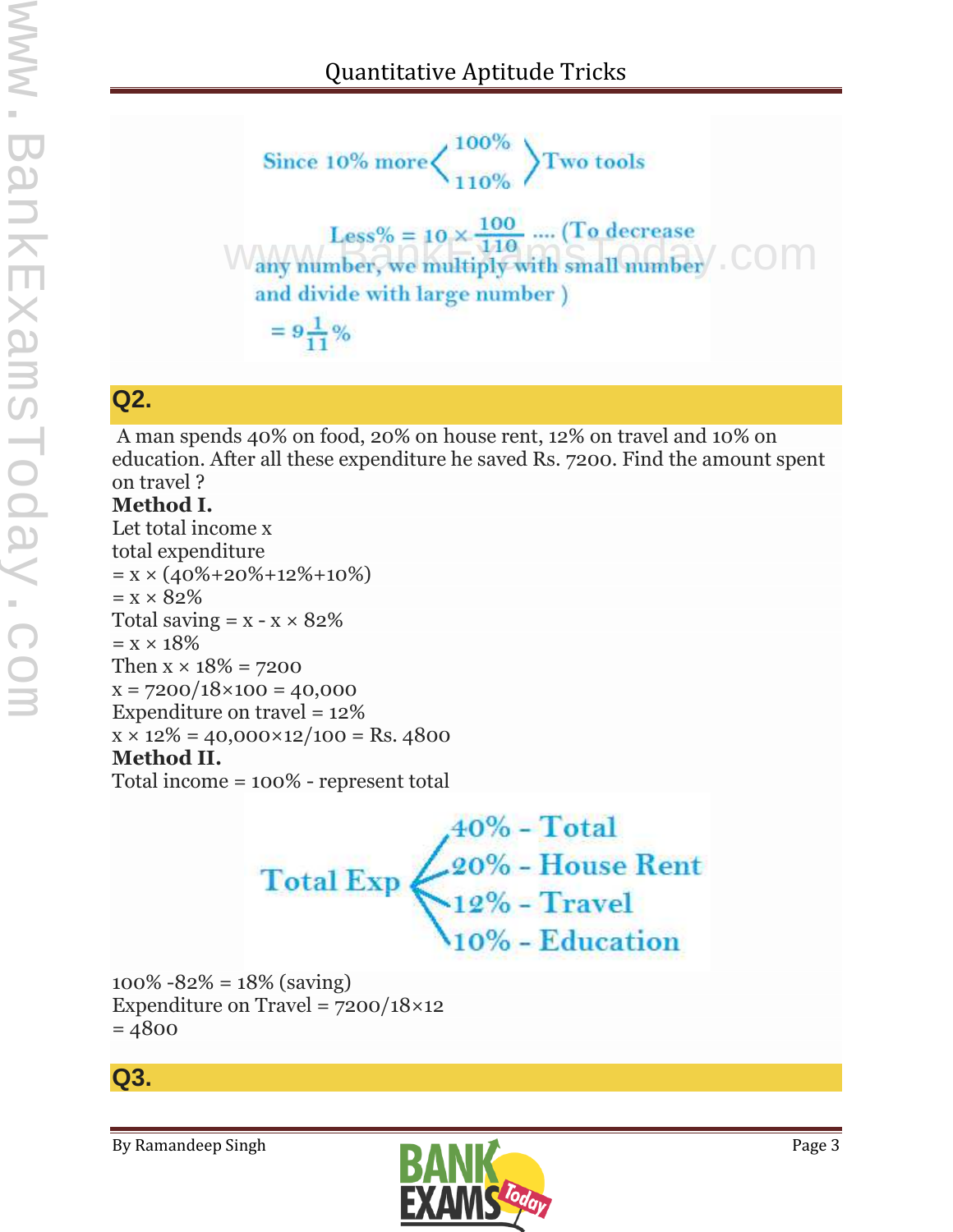When numerator of a fraction is increased by 10% and denominator decreased by 20% the resultant fraction becomes 5/8. Find the original fraction ? **Method I.**

Let the original fraction be x/y then -



#### **Method II.**

Given Fraction  $= 5/8$ Original fraction =  $5/8 \times 80/110$  $= 5/11$  Ans.

## **Q4.**

If the length of a rectangle is increased by 20% and breath is decreased by 10%. Find the net% change in the area of that rectangle.

#### **Sol:**

net% change =  $x+y+ x\times y/100$  $(+20)\times(-10)/100$  $= +10-2$  $=8$ Increase  $\% = 8\%$  Ans.

## **Q5.**

A reduction of 10% in the price of tea would enable and purchase to obtain 3 Kg. more for 2700 Rs. Find the reduced rate (new rate ) of tea ? Sol :  $10\%$  2700 = Rs. 270 Rs. 270 is the rate of 3 kg. of tea

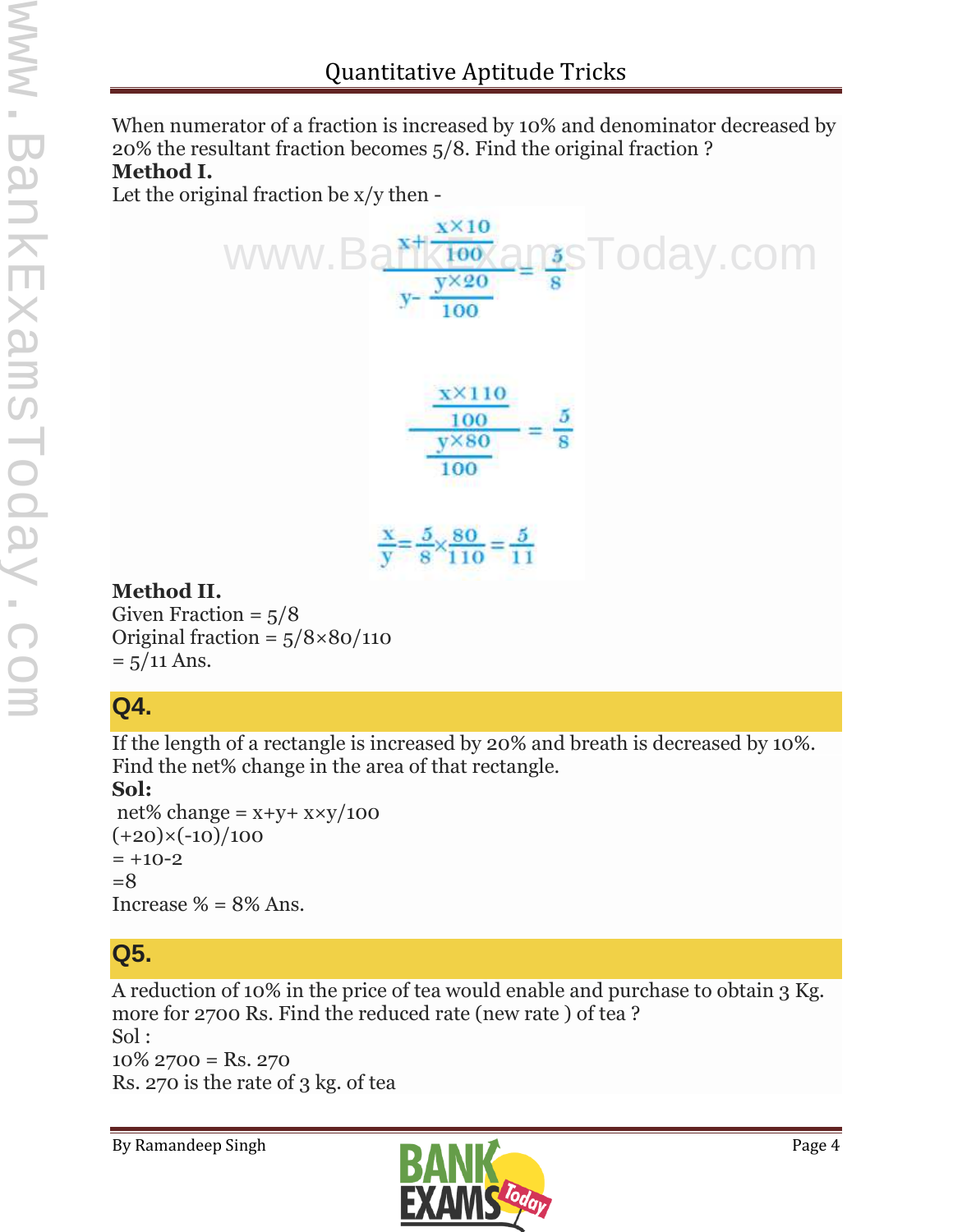1 kg of tea = Rs.  $90/-$  kg,

## #4 PROFIT AND LOSS

Basic Concept Starts Here : Click Here

#### **Statement**  $www.BankExams$ Today.com

A purchase an article at Rs 40 Rs. and sells it to B at rs. 50 and B sells its to C at Rs. 30

> $\frac{A}{40}$  Profit = rs. 10  $\frac{B}{50}$  Loss = Rs. 20  $\frac{C}{30}$  $CP$  of  $A = Rs. 40$  $SP of A = Rs. 50$  $CP$  of  $B = Rs. 50$  $SP$  of  $B = Rs$ , 30  $CP$  of  $C = Rs.30$

**For A, Profit =**  $50-40 = 10$ **For B,** Loss =  $50 - 30 = 20$ 

**For A,** P =SP-CP For **B**, L= CP-SP

**For A, Percent Profit = Profit of**  $A/CP$  **of**  $A \times 100$ **For B,** Percent  $\cos = \text{Loss of B/CP of B} \times 100$ **For A,**  $10/40 \times 100 = 25\%$ **For B,**  $20/50 \times 100 = 40\%$  $P\% = P/CP \times 100$  $L\% = L/CP \times 100$ 

## **Q1.**

A person purchased an article for Rs. 80 and sold it for Rs. 100.Find his % profit. Sol:

 $CP$  of the article = Rs. 80 SP of the article = Rs. 100 Profit of the person  $= 100-80 = \text{Rs. } 20$ % Profit of the person = Profit  $/CP \times 100$  $\%P = 20/80 \times 100$  $%P = 25%$ 

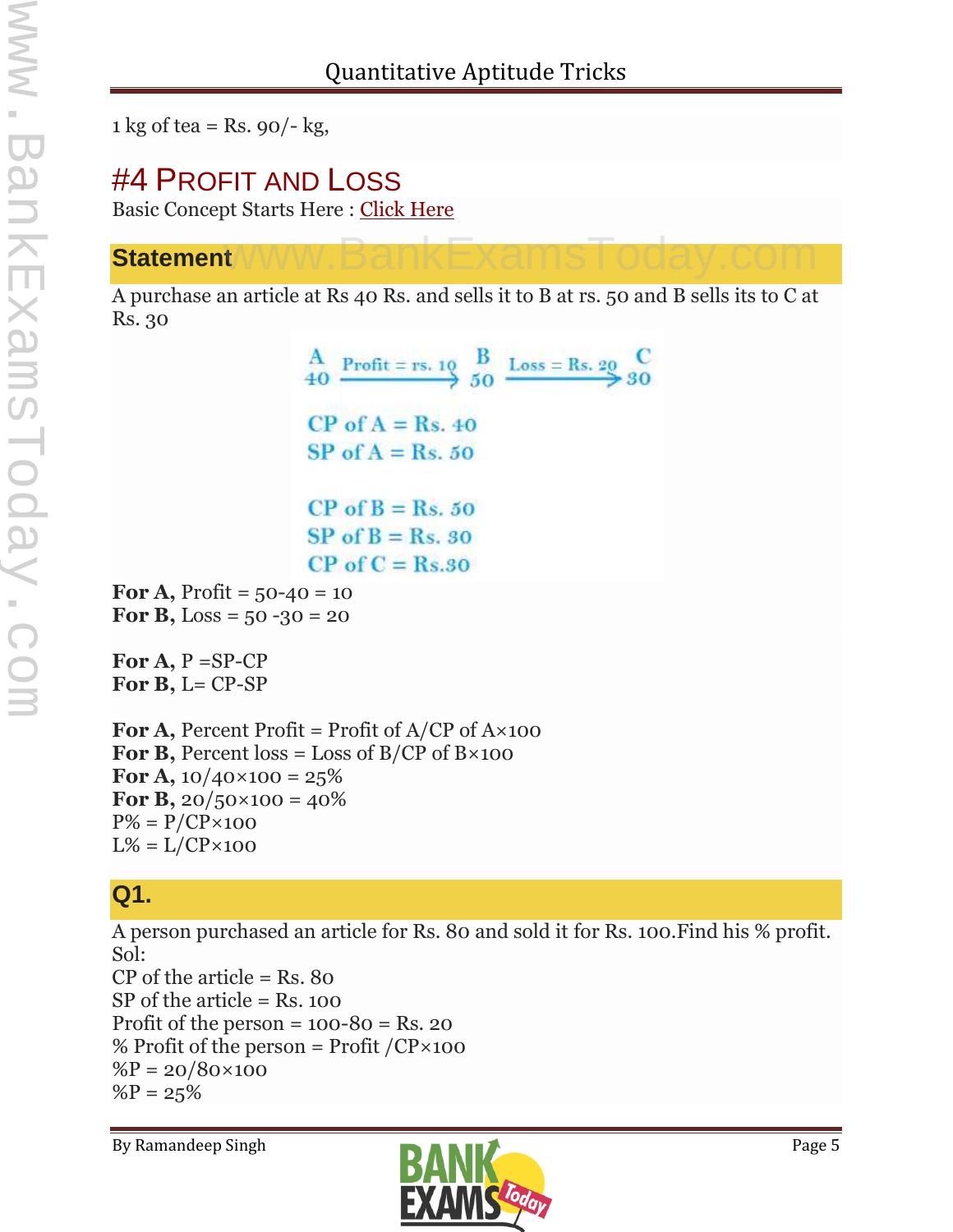#### **Trick:**

 $\%P = 20/80 \times 100 = 25\%$ 

#### **Q2.**

A dishonest shopkeeper sells goods at his cost price but uses a weight of 900 gm<br>for a kg. weight. Find his gain percent. for a kg. weight. Find his gain percent. Sol: The Cp of Shopkeeper = 900 gm The Sp of Shopkeeper  $= 1000$  gm ( 1kg = 1000 gm ) The profit of shopkeeper  $= 1000 - 900 = 100$  gm % profit shopkeeper  $=$  Profit of shopkeeper $\frac{1}{CP}$  of shopkeeper  $\times$  100  $\%P = \frac{100}{900} \times 100 = 11\frac{1}{9}\%$ 

## **Q3.**

A person got 5% loss by selling an article for Rs. 1045. At what price should the article be sold to earn 5% profit ?

Sol:

Trick : New  $SP = 1045/95 \times 105 = 1155$ 

## **Q4.**

A person sold an article at profit of 12%. If he had sold it Rs. 3.60 more, he would have gain 18%. What is the cost price ?

Sol: Trick :  $CP = 3.60/6 \times 100 =$ Rs. 60

## **Q5.**

If the CP of 12 articles is equal to the SP of 9 articles. Find the gain or loss. Sol : Let the CP of each article be Rs. 1 Then CP of 9 articles  $=$  Rs. 9 SP of 9 articles = Rs.  $12$ Gain % =  $3/9 \times 100 = 33^{1}/3\%$ 

## # 5 SIMPLE AND COMPOUND INTEREST

Basic Concept Starts From Here : Click Here

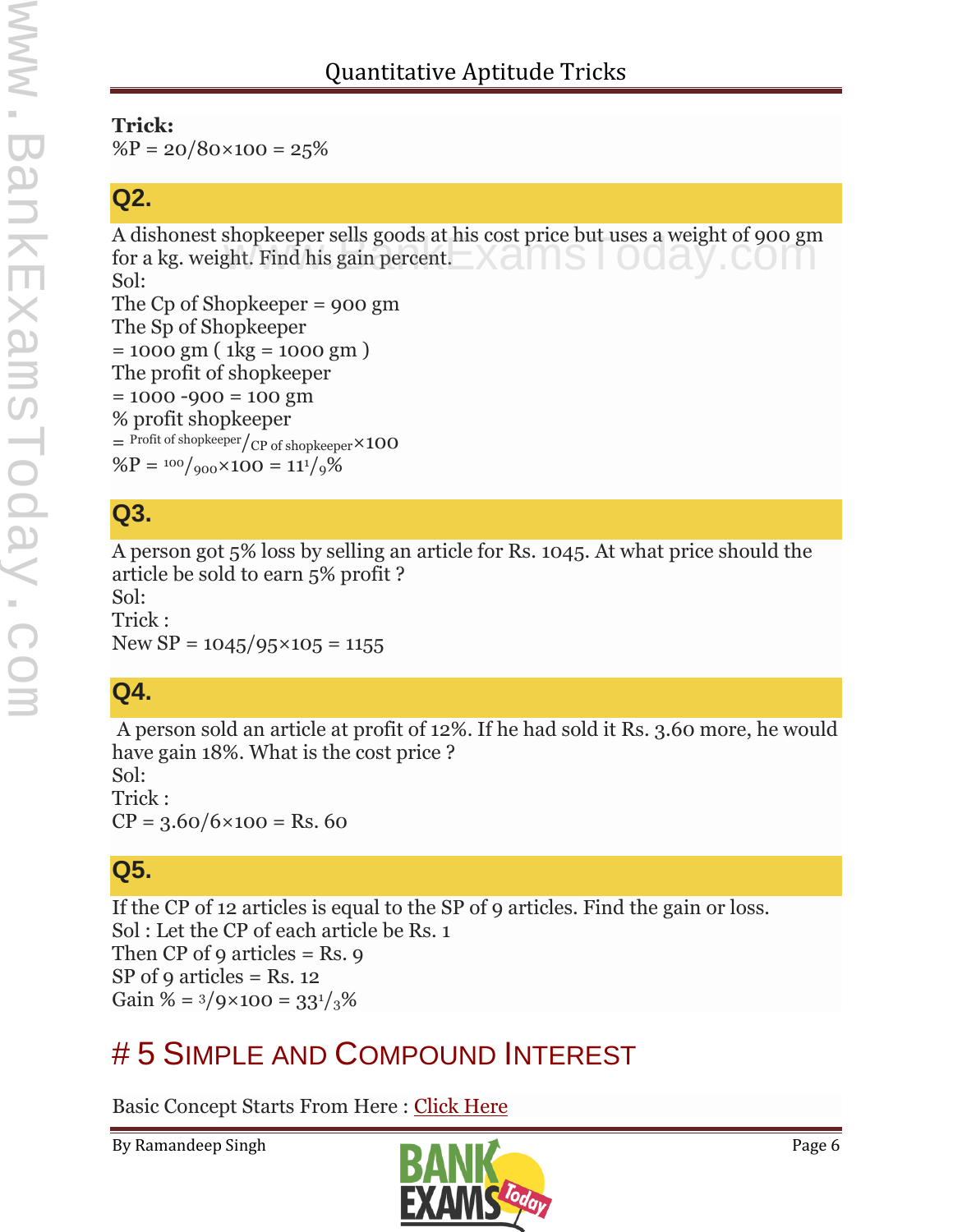## **Q1.**

At what rate of interest per annum will a sum double itself in 8 years ? Sol: Trick :



## **Q2.**

A sum of money double itself at compound interest in 15 years. In how many years will it become eight times. Trick :

```
t_{2}\mathbf{n}_2 = (\mathbf{n}_1) \mathbf{t}_1n = no. of times
t = number of years
8 = (2)^{\frac{15}{15}}<br>
2^3 = (2)^{\frac{10}{15}}\frac{\mathsf{t}_2}{\mathsf{t}_5} = \frac{3}{1}
```
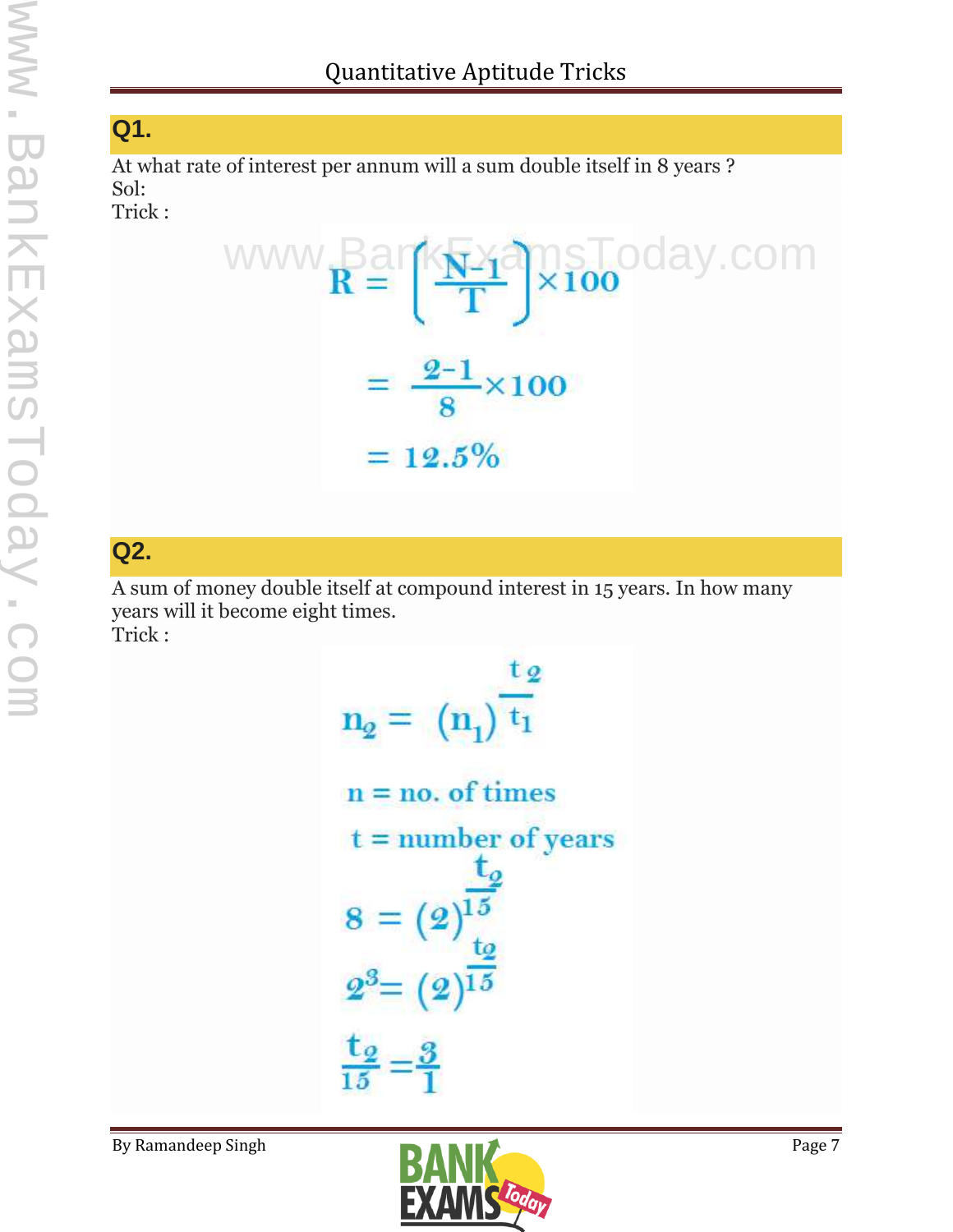$t_2$  = 45 years

## #6 RATIO AND PROPORTION

#### **Q1.**

The ratio between the length and the breadth of a rectabgular field is 5:4 respectively. If the perimeter of that field is 360 meters. what is the breadth of that field in meters ?

www.BankExamsToday.com

Sol : Perimeter =  $2(5+4) = 18$ Mean value of  $18 = 360$ Breadth =  $360/18 \times 4 = 80$  meters

## **Q2.**

A bag contains 50 P, 25 P and 10 P coins in the ratio 5:9:4 amounting to Rs. 206. Find the number of coins of each type.

Sol: Let the number of 50P,25P and 10P coins be 5x,9x and 4x respectively  $5x/2+9x/4+4x/10 = 206$  $50x + 45x + 8x = 4120$  $103x = 4120$  $x = 40$ No. of 50 P coins =  $5 \times 40 = 200$ No. of  $25$  P coins =  $4 \times 40 = 160$ No. of 10 P coins =  $9 \times 40 = 360$ 

#### **Q3.**

A mixture contains alcohol and water in the ratio of 4:3. If 5 liters of water is added to the mixture the ratio becomes 4:5. Find the quantities of alcohol in the given mixture.

Sol:

Let the quantity of alcohal and water be 4x liters and 3x liters respectively.  $4x/3x+5 = 4/5$  $8x = 20$  $x = 2.5$ 

## **Q4.**

A: $B = 5:9$  and  $B:C = 4:7$  Find A:B:C. Sol:

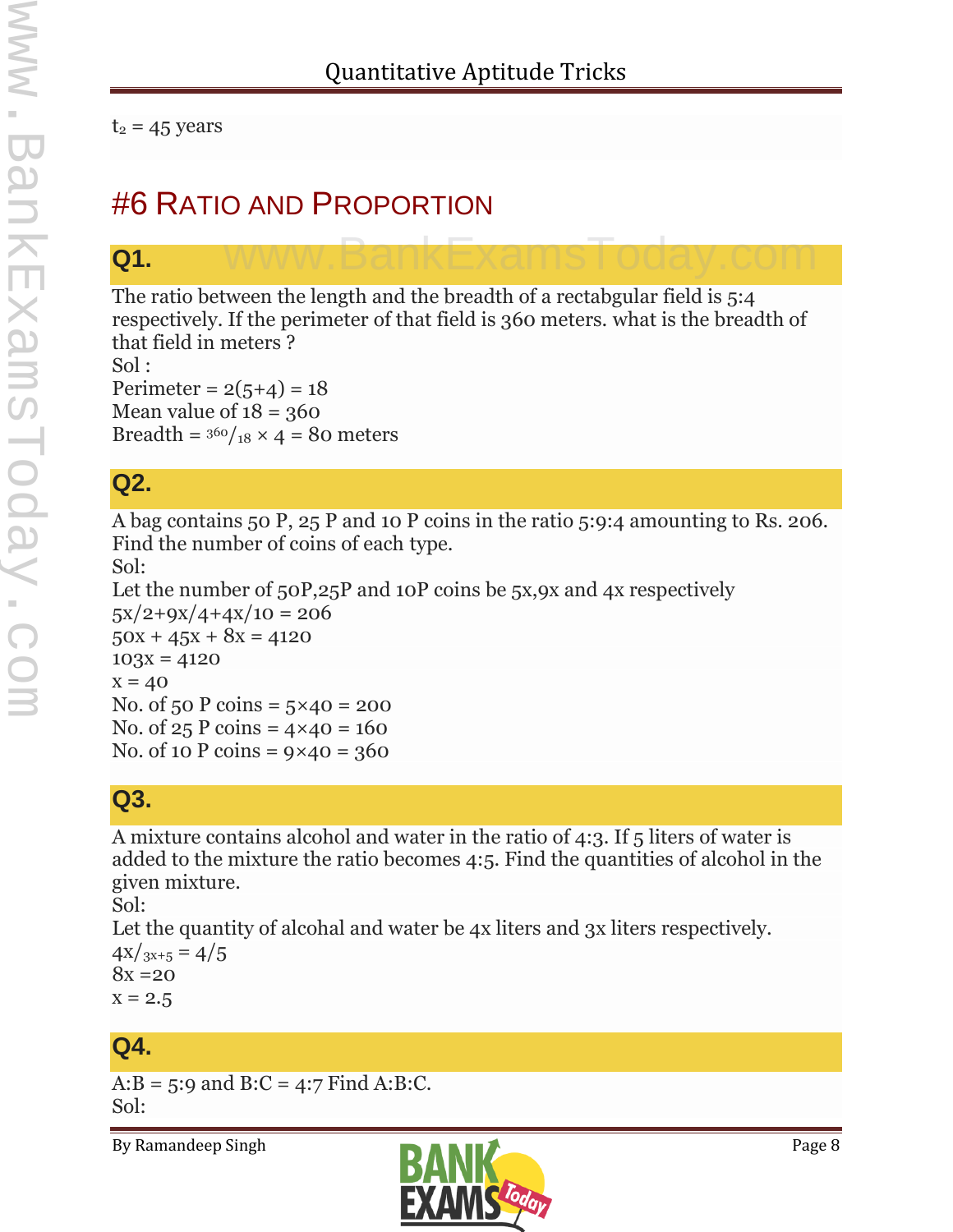# A : B =  $5 : 9$ <br>B : C = 4:7 www.**A:B:CE 29:36:63**oday.com

## #7 TIME AND WORK

## **Q1.**

A and B together can complete a piece of work in 4 days. If A alone can complete the same work in 12 days, in how many days can B alone complete that work ?**(S.S.C.2003)**

Sol:



## **Q2.**

X and Y can do a piece of work in 20 days and 12 days respectively. X started the work alone and then after 4 days Y joined him till the completion of the work. How long did the work last ?

#### **(Bank PO,2004)**

Sol:

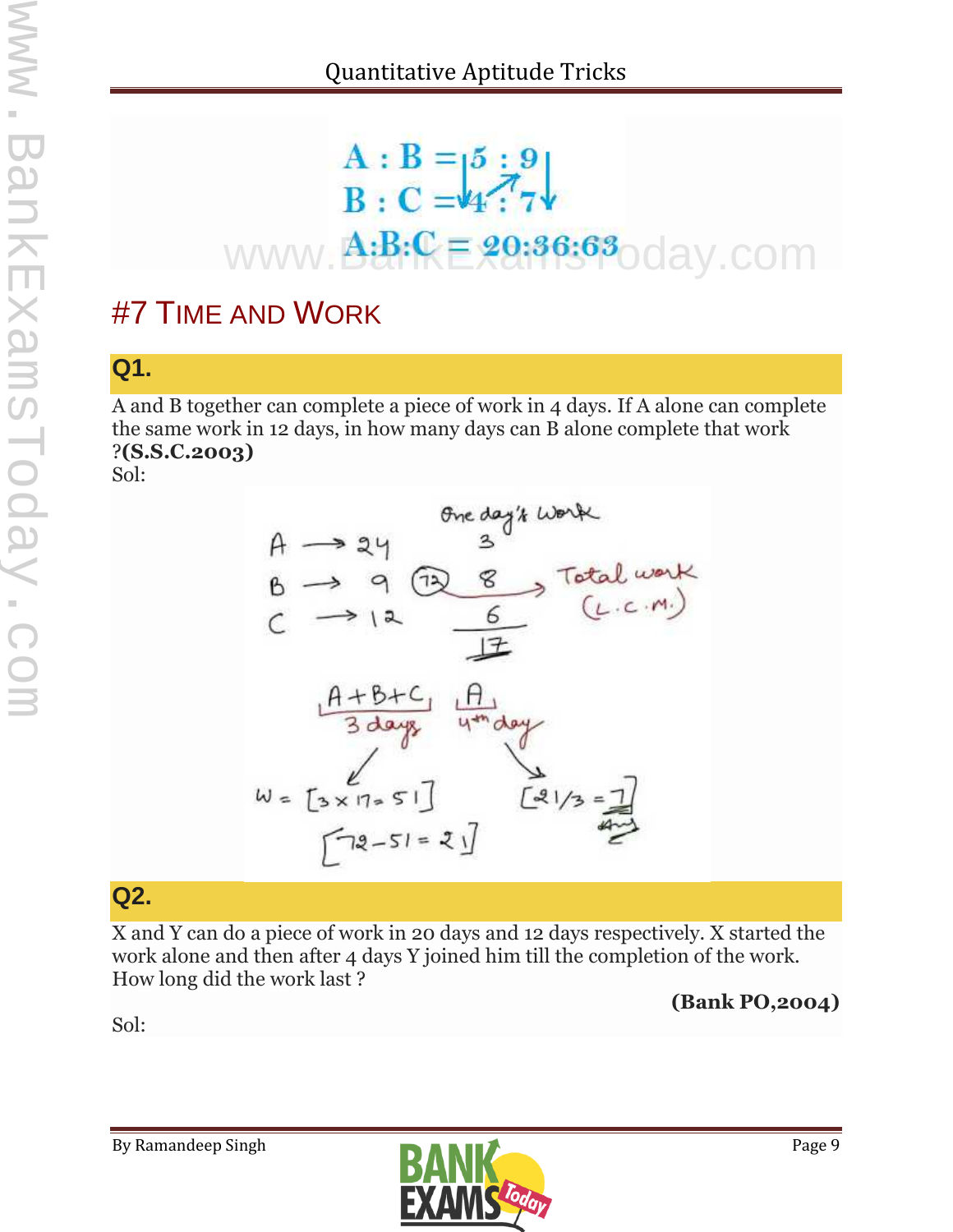$$
\times
$$
 20 3  
\n $\times$  12 5  
\n $\times$  12 5  
\n5  
\n $\times$  20 3  
\n5  
\n5  
\n60 - 12 = 48  
\n $\frac{48}{6} = 6$   
\n6+4 = 10 43

#### **Q3.**

A is thrice as good a workman as B and together is able to finish a job in 60 days less than B. Working together, they can do it in ? Sol :



## #8 TIME, SPEED AND DISTANCE

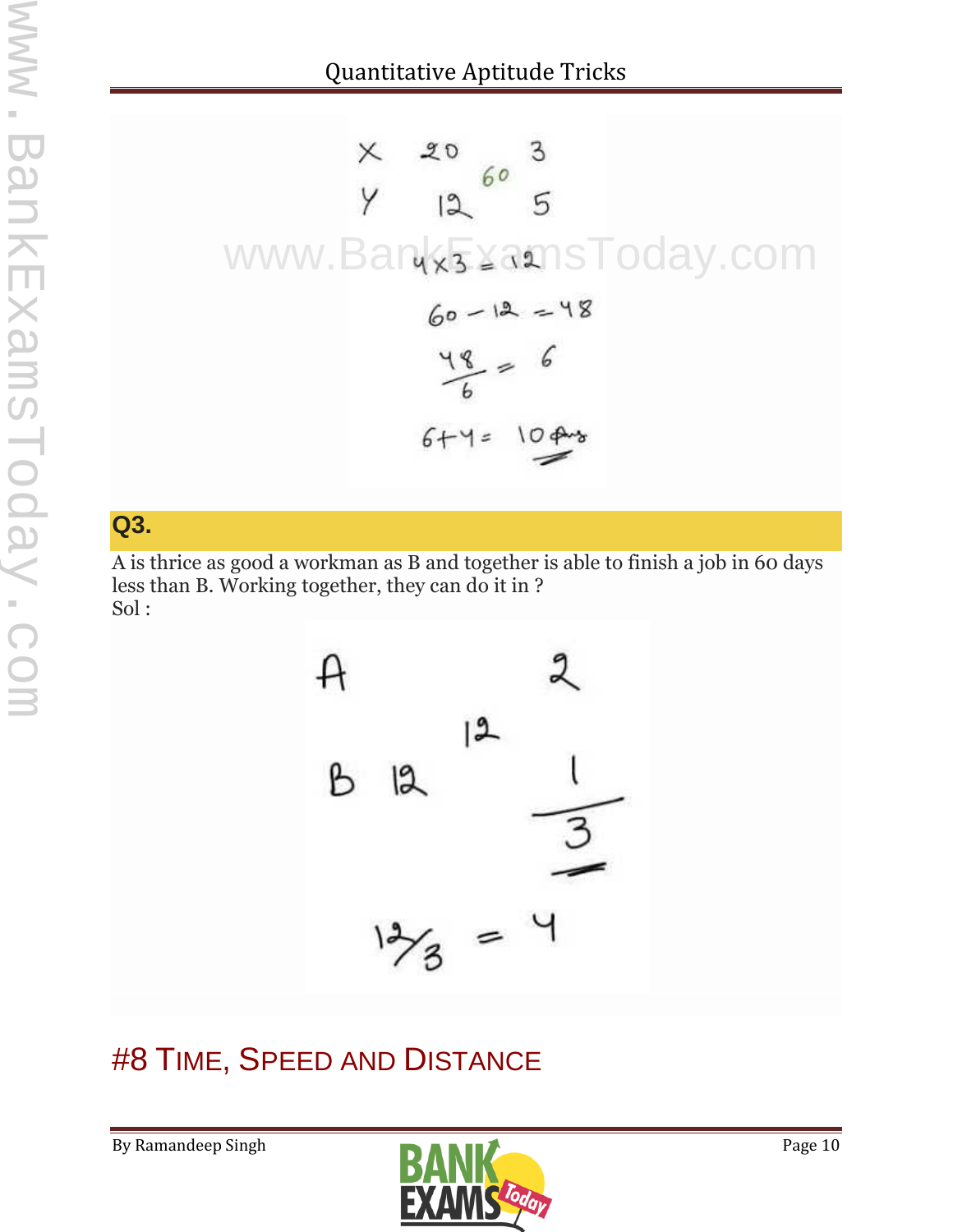#### **CONCEPTS**

1) There is a relationship between speed, distance and time:

Speed = Distance / Time OR

Distance = Speed\* Time W. BankExamsToday.com

2) Average Speed =  $2xy / x+y$ 

where x km/hr is a speed for certain distance and y km/hr is a speed at for same distance covered.

\*\*\*\* Remember that average speed is not just an average of two speeds i.e.  $x+y/2$ . It is equal to  $2xy / x+y$ 

3) Always remember that during solving questions units must be same. Units can be km/hr, m/sec etc.

\*\*\*\* Conversion of km/ hr to m/ sec and m/ sec to km/ hr

x km/ hr =  $(x * 5/18)$  m/sec i.e. u just need to multiply  $5/18$ 

Similarly,  $x \text{ m/sec} = (x^*18/5) \text{ km/sec}$ 

4) As we know, Speed = Distance/ Time. Now, if in questions Distance is constant then speed will be inversely proportional to time i.e. if speed increases ,time taken will decrease and vice versa.

#### TIME AND DISTANCE PROBLEMS

**Problem 1**: A man covers a distance of 600m in 2min 30sec. What will be the speed in km/hr?

**Solution**: Speed =Distance / Time  $\Rightarrow$  Distance covered = 600m, Time taken = 2min 30sec = 150sec Therefore, Speed=  $600 / 150 = 4 \text{ m/sec}$  $\Rightarrow$  4m/sec = (4\*18/5) km/hr = 14.4 km/ hr.

**Problem 2**: A boy travelling from his home to school at 25 km/hr and came back at 4 km/hr. If whole journey took 5 hours 48 min. Find the distance of home and school.